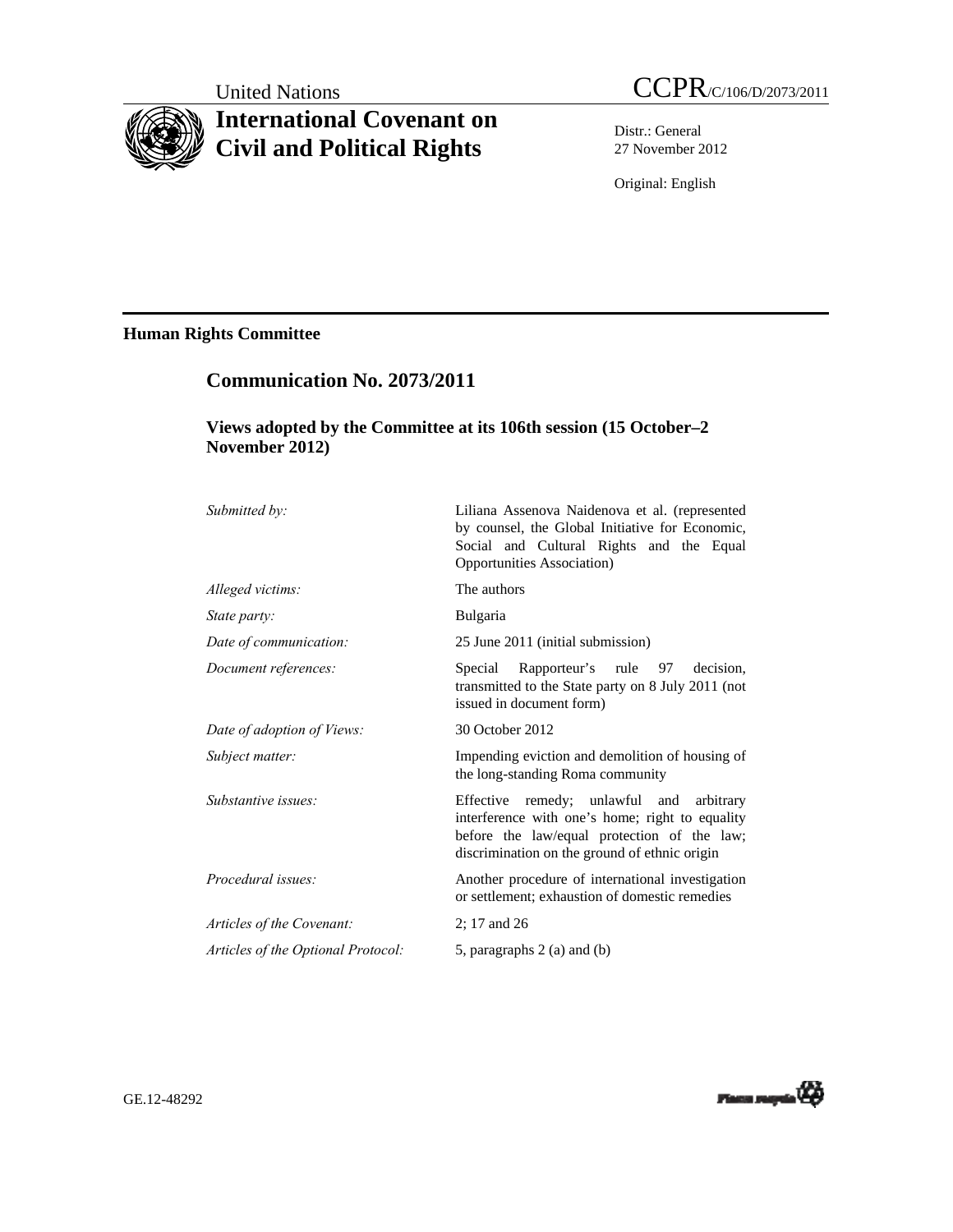### **Annex**

## **Views of the Human Rights Committee under article 5, paragraph 4, of the Optional Protocol to the International Covenant on Civil and Political Rights (106th session)**

concerning

#### **Communication No. 2073/2011\***

| Submitted by:          | Liliana Assenova Naidenova et al. (represented  |
|------------------------|-------------------------------------------------|
|                        | by counsel, the Global Initiative for Economic, |
|                        | Social and Cultural Rights and the Equal        |
|                        | <b>Opportunities Association</b> )              |
| Alleged victims:       | The authors                                     |
| <i>State party:</i>    | <b>Bulgaria</b>                                 |
| Date of communication: | 25 June 2011 (initial submission)               |

*The Human Rights Committee*, established under article 28 of the International Covenant on Civil and Political Rights,

*Meeting* on 30 October 2012,

*Having concluded* its consideration of communication No. 2073/2011, submitted to the Human Rights Committee by Liliana Assenova Naidenova and 9 other individuals under the Optional Protocol to the International Covenant on Civil and Political Rights,

*Having taken into account* all written information made available to it by the authors of the communication and the State party,

*Adopts the following:* 

#### **Views under article 5, paragraph 4, of the Optional Protocol**

1.1 The authors of the communication, dated 25 June 2011, are Liliana Assenova Naidenova, Blaga Lubchova Naidenova, Traianka Ivanova Naidenova, Gura Borisova Marinova, Pavel Triachev Peshev, Blagoi Trianov Assenov, Pavlina Marinova Mladenova, Stefka Vassileva Christova, Stoianka Tzvetanova Trianova and Vela Borisova Mihailova, all Bulgarian nationals of Roma ethnicity belonging to the Dobri Jeliazkov community, situated in Sofia, Bulgaria. They claim a violation by Bulgaria of their rights under articles 2, 17 and 26 of the International Covenant on Civil and Political Rights in case of eviction and demolition of housing in the Dobri Jeliazkov community. The Optional Protocol entered into force for Bulgaria on 26 June 1992. The authors are represented by counsel, the

<sup>\*</sup> The following members of the Committee participated in the examination of the present communication: Mr. Yadh Ben Achour, Mr. Lazhari Bouzid, Ms. Christine Chanet, Mr. Cornelis Flinterman, Mr. Yuji Iwasawa, Mr. Walter Kälin, Ms. Zonke Zanele Majodina, Mr. Gerald L. Neuman, Mr. Michael O'Flaherty, Mr. Rafael Rivas Posada, Sir Nigel Rodley, Mr. Fabián Omar Salvioli, Mr. Marat Sarsembayev, Mr. Krister Thelin and Ms. Margo Waterval.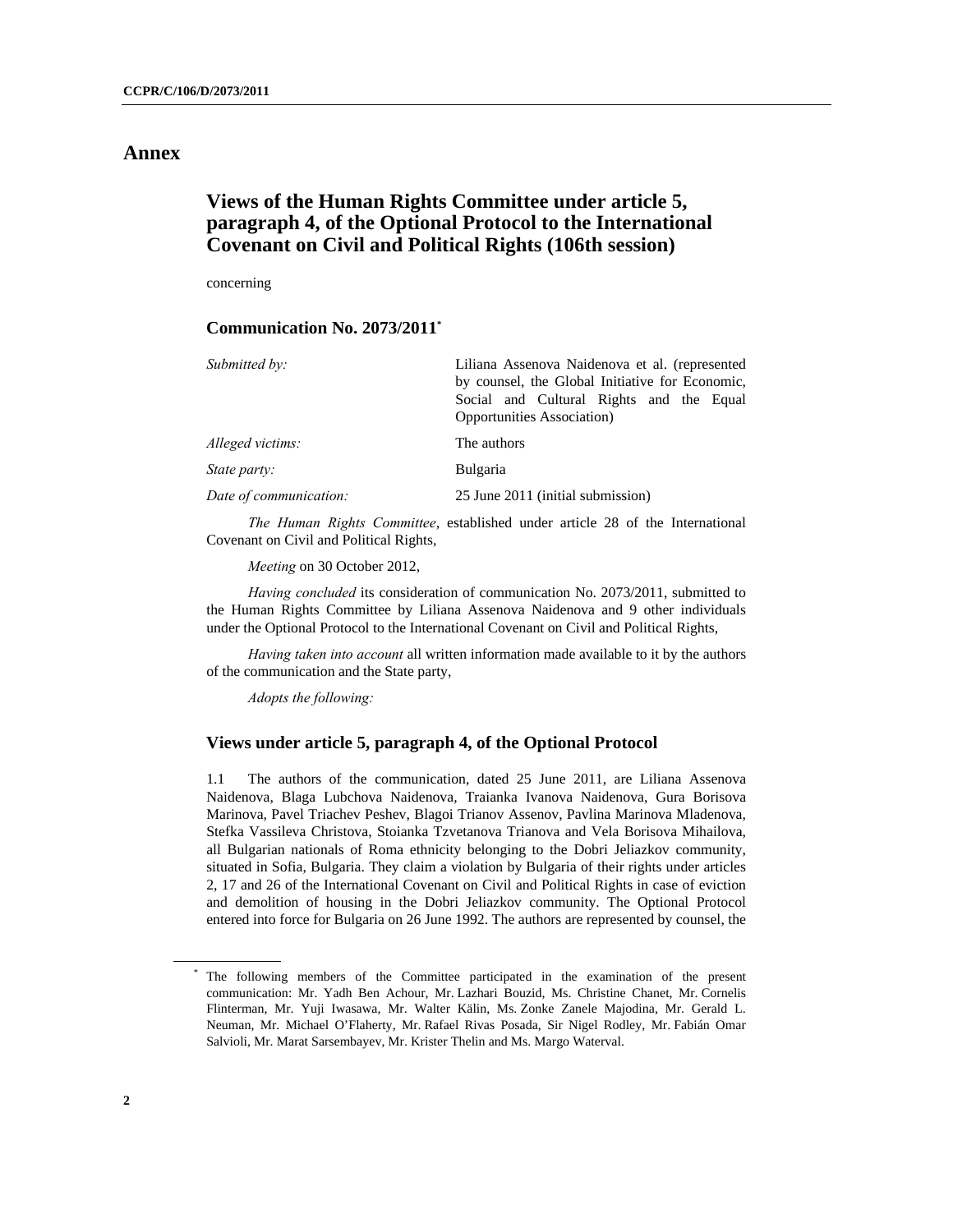Global Initiative for Economic, Social and Cultural Rights and the Equal Opportunities Association.

1.2 On 8 July 2011, in accordance with rule 92 of its rules of procedure, the Human Rights Committee, acting through its Special Rapporteur on new communications and interim measures, requested the State party not to evict Liliana Assenova Naidenova and the other authors, and not to demolish their dwellings while their communication was under consideration by the Committee. This request for interim measures of protection was reiterated on 9 May 2012.

#### **Factual background**

2.1 The Dobri Jeliazkov community consists of impoverished Roma and has been in existence for over seventy years. During this time, the housing of the community has been de facto recognized by public authorities, including through being provided with individual mail service and publicly regulated services, such as electricity. The community also has police registration of their address.

2.2 On 12 July 2006, inhabitants of the Dobri Jeliazkov community were notified about the so-called "invitation letter" issued on 11 July 2006 by the mayor of the Sofia Metropolitan Municipality, Vuzrajdane subdistrict, requesting them to voluntarily leave the houses constructed unlawfully on municipal land. The community did not comply with this request and, on 24 July 2006, the Metropolitan Municipality, Vuzrajdane subdistrict, issued an eviction order against the Dobri Jeliazkov community. The eviction order states that unlawful buildings have been constructed on undisputable municipal land, as established by the district municipal administration with protocols dated 26 June 2006 and cites article 65 of the Municipal Property Act and article 178, paragraph 5, of the Territory Law, which allow for eviction of individuals and demolition of buildings constructed without the proper permits on municipal property. Representing the community, the Equal Opportunities Association appealed the order before the Sofia City Court and asked for an injunction against the eviction pending the examination of their appeal, which is permitted under article 65 of the Municipal Property Act. That injunction was initially granted by the Sofia City Court.

2.3 On 15 April 2008, however, the Sofia City Court ruled that the eviction order was lawful. The Dobri Jeliazkov community appealed the Sofia City Court's decision before the Supreme Administrative Court, which upheld it on 28 October 2009. Since then the order has been subject to imminent execution. On 26 March 2011 the Sofia Municipality issued a protocol for execution of the eviction order. This protocol was handed to the inhabitants of the Dobri Jeliazkov community on 23 June 2011, and they were given seven days to submit their objections. Although the objections have been filed with the municipality, they would not have halted the evictions.

2.4 At the time when this communication was submitted to the Committee, ten households were under imminent threat of forced eviction and demolition. Back then, 34 individuals lived in the Dobri Jeliazkov community, 15 of whom were children. The remainder of the community had left the area after the initial eviction order was issued in 2006. According to the authors, none of those to be forcibly evicted have been offered alternative housing; no meaningful consultation has taken place with the community; and the mayor of the Sofia Municipality, Vuzrajdane subdistrict, has stated that the municipality could not provide alternative housing for the families, since they lived in the Dobri Jeliazkov community illegally.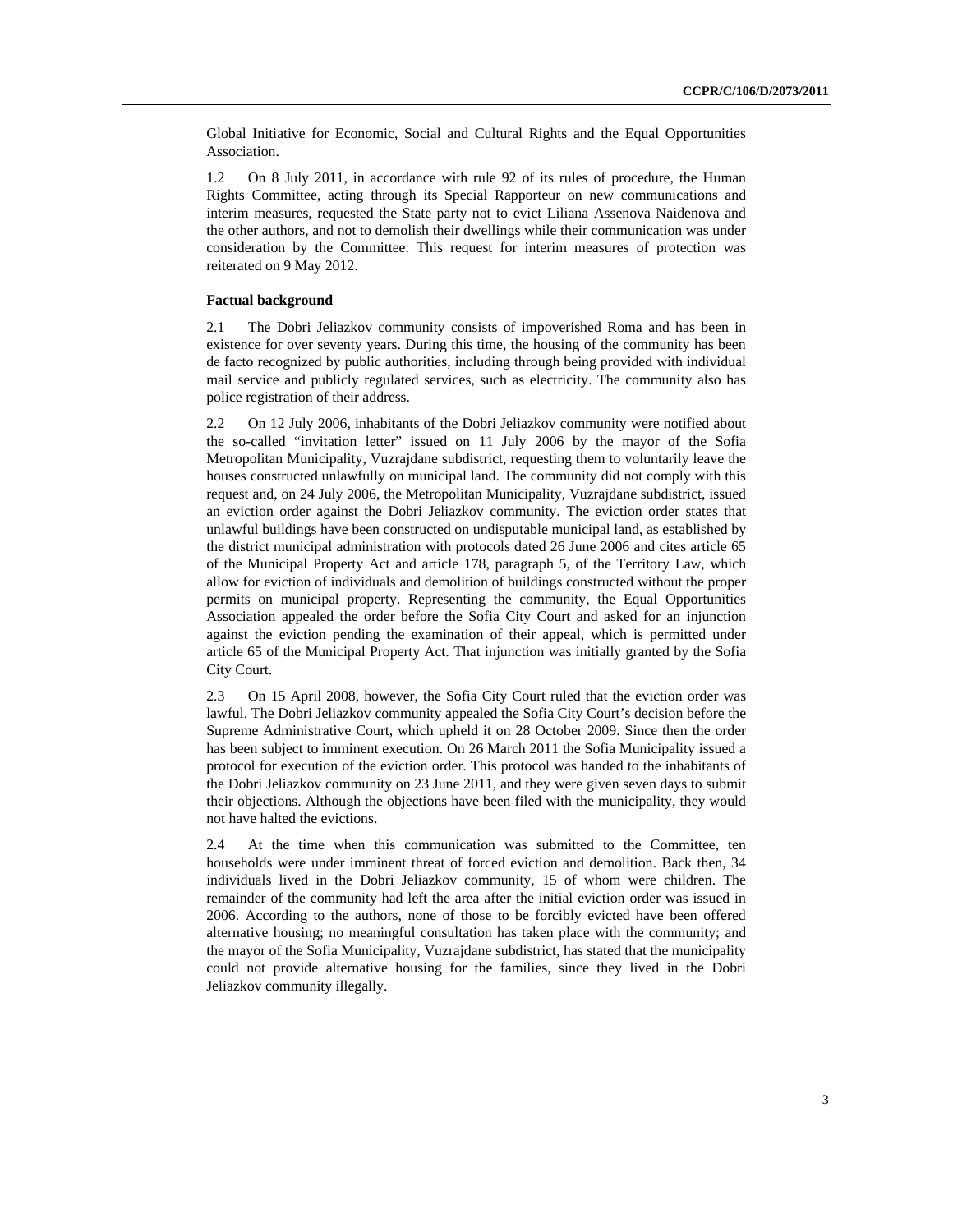#### **The complaint**

3.1 The authors submit that it is largely due to the persistent pattern of racial discrimination against Roma that the Dobri Jeliazkov community is an informal settlement (e.g., "unlawful buildings"). This discrimination includes lack of education and employment opportunities necessary to afford housing at market rates. They refer to the concluding observations of the Committee on Economic, Social and Cultural Rights, stating that "success has not been achieved" in the State party's efforts to combat unemployment and "deplor[ing] the situation where those who are employed receive salaries which do not allow them to secure for themselves and their families an adequate standard of living".<sup>1</sup>

3.2 The authors state that the State party has denied the long-standing Dobri Jeliazkov community any security of tenure, including the minimum "degree of security of tenure which guarantees legal protection against forced eviction, harassment and other threats" required by its international and domestic human rights obligations.<sup>2</sup> They add that there are no mechanisms at the domestic level to challenge successfully eviction in such cases where there exists a denial of even the minimum degree of security of tenure.<sup>3</sup>

3.3 The authors submit that the forced evictions and threatened forced evictions amount to a violation of article 17, read in conjunction with article 2, of the Covenant. They recall that the Committee has previously stated in concluding observations that the practice of forced evictions "arbitrarily interferes with the Covenant rights of the victims of such evictions, especially their rights under article 17 of the Covenant".<sup>4</sup> The Committee went on to state that the State party concerned should "ensure that evictions from settlements do not occur unless those affected have been consulted and appropriate resettlement arrangements have been made".<sup>5</sup> In a similar factual situation, the Committee condemned forced eviction and demolition of homes built without permits as well as discriminatory municipal planning systems.<sup>6</sup>

3.4 The authors claim that the threatened forced eviction of the Dobri Jeliazkov community is also unlawful in that it contravenes, inter alia, the right to adequate housing, including the prohibition on forced eviction, enshrined in article 11 of the International Covenant on Economic, Social and Cultural Rights as informed by general comments No. 4 (1991) and 7 (1997) on the right to adequate housing: forced eviction<sup>7</sup> of the Committee on Economic, Social and Cultural Rights, and that those general comments provide persuasive authority for defining the prohibition on forced evictions under international law generally and including under the Covenant. Therefore, since forced evictions as such are contrary to the Covenant on Economic, Social and Cultural Rights, they amount to *unlawful*<sup>8</sup> interference with the home and are thus also in violation of article 17 of the Covenant.

<sup>1</sup> Committee on Economic, Social and Cultural Rights, concluding observations on the third periodic report of Bulgaria, E/C.12/1/Add.37, paras. 13 and 14. 2

Committee on Economic, Social and Cultural Rights, general comment No. 4 (1991) on the right to adequate housing, *Official Records of the Economic and Social Council, 1992, Supplement No. 2*  (E/1992/23), annex III, para. 8 (a).

Notwithstanding, the authors have attempted to challenge the eviction orders by bringing a case before the Sofia City Court. 4

Human Rights Committee, concluding observations on the second periodic report of Kenya, CCPR/CO/83/KEN, para. 22.

Ibid.

<sup>6</sup> Human Rights Committee, concluding observations on the third periodic report of Israel, CCPR/C/ISR/CO/3, para. 17.

*Official Records of the Economic and Social Council, 1998, Supplement No. 2 (E/1998/23), annex IV.* 

Emphasis added by the authors.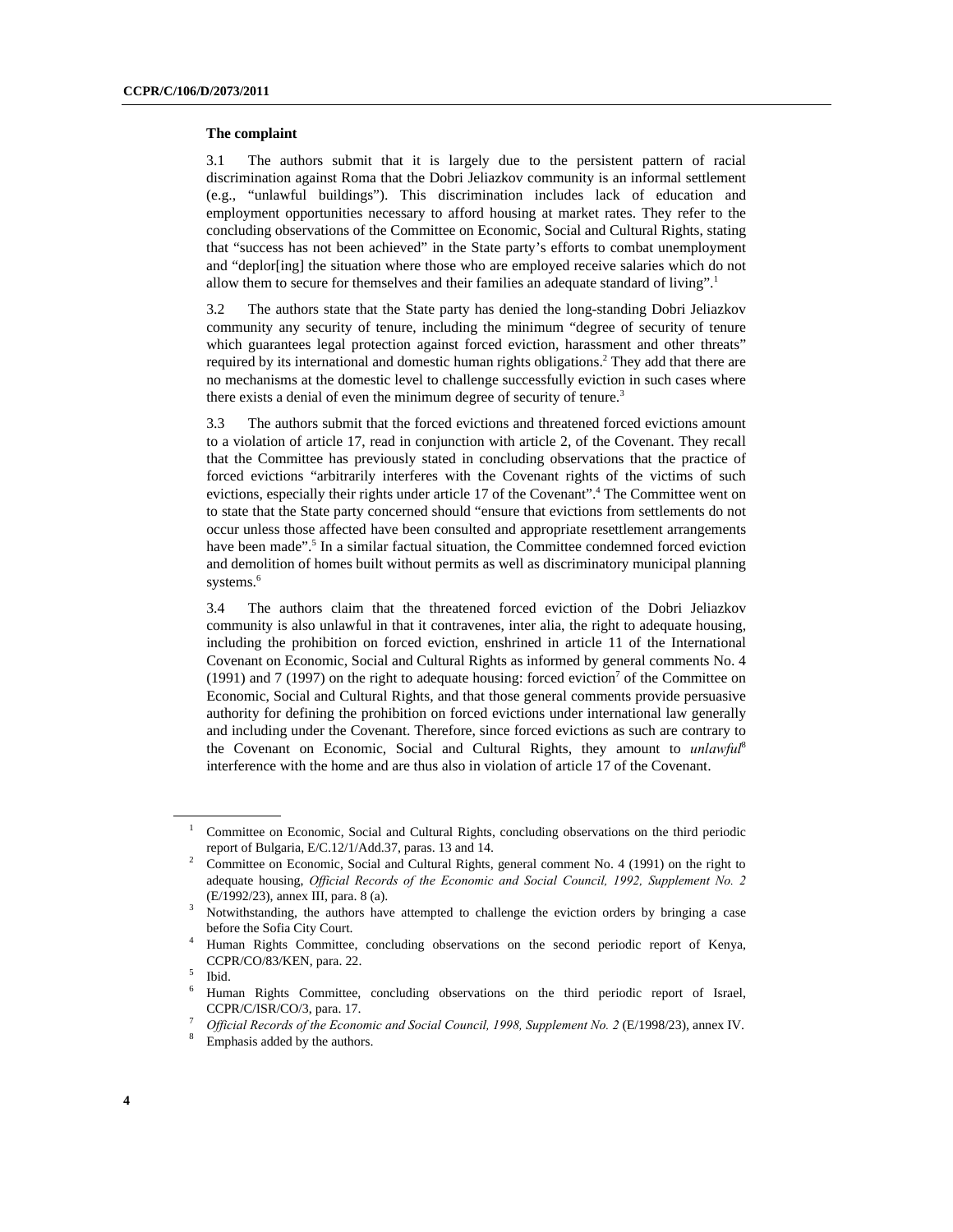3.5 The authors argue that the forced evictions are also *arbitrary*<sup>9</sup> in that they are undertaken in a racially discriminatory manner. The threatened forced eviction of the Dobri Jeliazkov community is largely due to the inhabitants' Roma ethnicity and the informal housing conditions in which Roma have to live because of their ethnic origin. The authors add that as such the evictions have both an unlawful discriminatory intent and an unlawful discriminatory effect.

3.6 The authors refer to Council of Europe Recommendation (2005) 4 on improving the housing conditions of Roma and Travellers in Europe, adopted on 23 February 2005,<sup>10</sup> and submit that the Recommendation should be used as persuasive authority in interpreting article 17 of the Covenant and, since it is binding on Bulgaria, any contravention of Council of Europe Recommendation (2005) 4 would amount to an unlawful interference with the home. Based on the foregoing, the authors claim that the threatened forced eviction at stake in this communication should be deemed unlawful as well as arbitrary and consequently in violation of article 17 of the Covenant.

3.7 The authors claim that the threatened forced evictions amount to a violation of article 26, read in conjunction with article 2 of the Covenant. By virtue of article 5(4) of the Constitution, the rights enshrined in the Covenant and other treaties ratified by Bulgaria are directly binding within its domestic legal framework. Article 26 requires that the rights guaranteed by article 17 of the Covenant be guaranteed without discrimination on account of Roma ethnic origin, as well as guaranteeing the equal protection of article 17 of the Covenant.

3.8 The authors submit that the State party has ratified the Covenant on Economic, Social and Cultural Rights and that, therefore, the rights guaranteed thereunder are directly binding within its domestic legal framework, including the right to adequate housing, and including the prohibition on forced eviction, enshrined in article 11 thereof. The authors submit that article 11 of the Covenant on Economic, Social and Cultural Rights, read in conjunction with article 2, obliges the State party to respect, protect and fulfil the right to adequate housing without discrimination. They add that the right to adequate housing enshrined in article 11 of the Covenant on Economic, Social and Cultural Rights, which is similar to the rights protected by article 17 of the Covenant, prohibits forced eviction. Under the Covenant on Economic, Social and Cultural Rights, evictions can only be justified in highly exceptional circumstances and after all feasible alternatives to eviction have been explored in meaningful consultation with the persons affected. Even then, various due process protections as outlined in general comment No. 7 of the Committee on Economic, Social and Cultural Rights must be adhered to (para. 16). Finally, and even if the due process criteria have been satisfactorily met, evictions cannot be carried out in a discriminatory manner, nor can they result in rendering individuals homeless or vulnerable to the violation of other human rights.

<sup>&</sup>lt;sup>9</sup> Emphasis added by the authors.

<sup>&</sup>lt;sup>10</sup> Recommendation (2005) 4, inter alia, requires that national housing policies address the specific problems of Roma housing as a matter of emergency and in a non-discriminatory manner. The Recommendation also states that "Member states should promote and protect the right to adequate housing for all, as well as ensure equal access to adequate housing for Roma through appropriate, proactive policies, particularly in the area of affordable housing and service delivery". With respect to "protection and improvement of existing housing", States "should ensure that Roma are protected against unlawful eviction, harassment and other threats regardless of where they are residing" and "should establish a legal framework that conforms with international human rights standards, to ensure effective protection against unlawful forced and collective evictions and to control strictly the circumstances in which legal evictions may be carried out".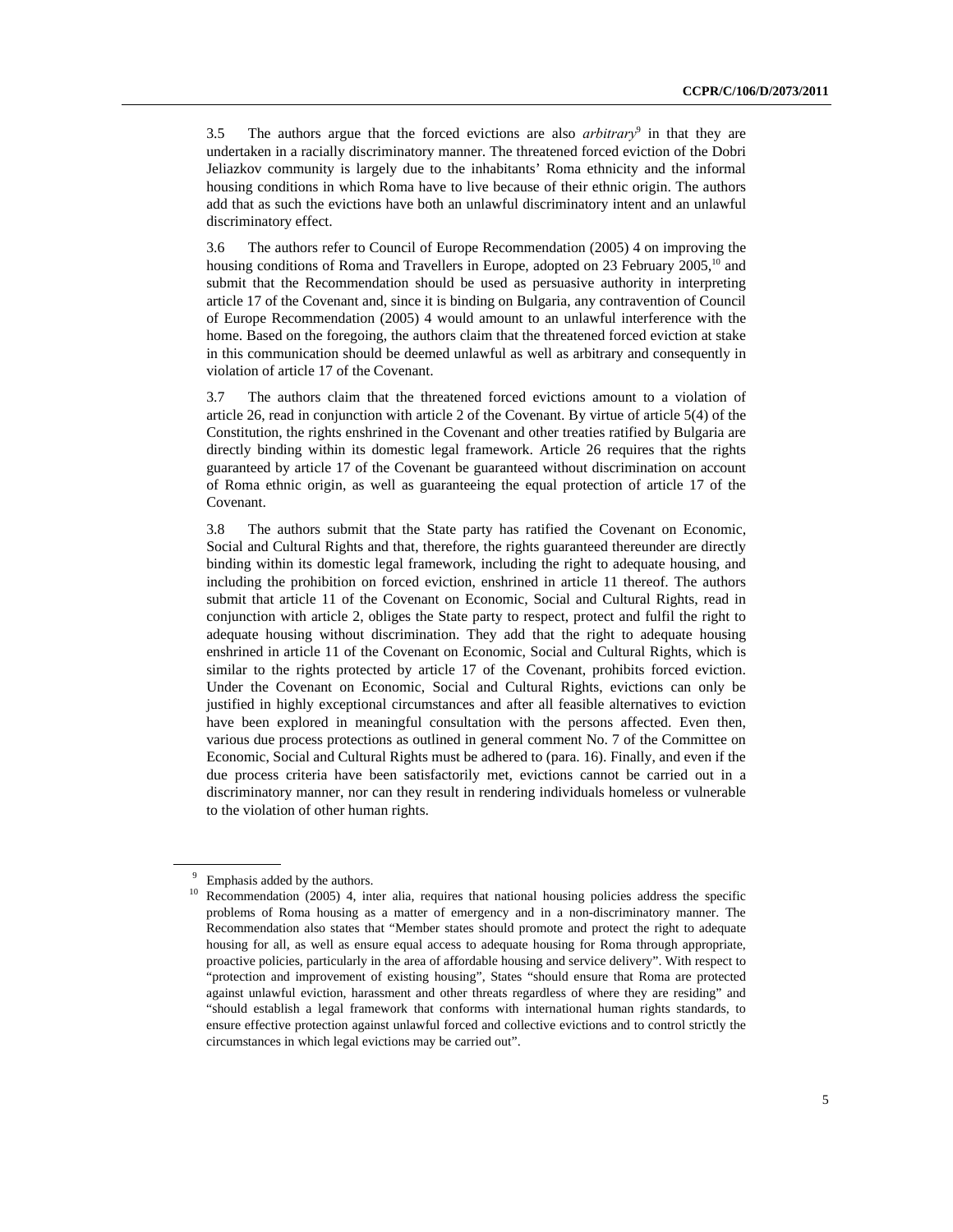3.9 The authors claim that, as demonstrated by the facts and domestic procedures in the present communication, the State party has failed to abide by the legal process related to the prohibition on forced eviction. They conclude that the State party is in violation of article 26 of the Covenant for not prohibiting discrimination on account of Roma ethnic origin, not providing for the equal protection of article 17 of the Covenant or for the equal protection of the rights enshrined in the Covenant on Economic, Social and Cultural Rights, including the right to adequate housing and the prohibition on forced eviction.

3.10 The authors submit in conclusion that, if the forced eviction of the Dobri Jeliazkov community is implemented, the State party would violate articles 17 and 26 of the Covenant, read alone and in conjunction with article 2, including the non-discrimination clause of article 2, paragraph 2, of the Covenant. They further submit that an immediate injunction against any forced eviction of the Dobri Jeliazkov community should be granted as a matter of urgency. The authors add that remedies should also include the regularization of the Dobri Jeliazkov community, including the provision of a degree of security of tenure which guarantees legal protection against forced eviction, harassment and other threats. All remedies should be implemented with the genuine and meaningful participation of the Dobri Jeliazkov community.

#### **State party's observations on admissibility and merits**

4.1 By note verbale of 9 September 2011, the State party submitted its observations on admissibility and merits of the communication. As to the admissibility, it states that the authors have failed to exhaust all available domestic remedies and that, therefore, the communication should be declared inadmissible pursuant to rule 96 (f) of the Committee's rules of procedure. The State party submits that, in its decision of 28 October 2009, the Supreme Administrative Court has found that the authors have failed to produce any evidence establishing their right of ownership of the immovable property, parts of it or the right to erect constructions on the said immovable property. According to article 587 of the Code of Civil Procedure, the initiative to prove one's property rights is vested with the authors. They are given the opportunity to prove ownership over certain immovable property by presenting a proof of continuous ownership of the immovable property in question to a notary public.

4.2 The State party submits that the authorities have not been able to find any proof whether the procedure envisaged under article 587 of the Code of Civil Procedure has even been initiated by the authors or by their respective representatives. The authors have initiated an appeal procedure against the eviction order, which is based on the ownership documents presented by the municipality. The State party adds that the authorities are also unaware of whether the authors have seized any national human rights body, such as the Ombudsman and the Commission on Protection against Discrimination, of the matter.

4.3 The State party draws the Committee's attention to the fact that the authors of the present communication have submitted similar claims to the complaint procedure of the Human Rights Council, the Special Rapporteur on adequate housing as a component of the right to an adequate standard of living, and on the right to non-discrimination in this context, the Independent Expert on minority issues and the Special Rapporteur on contemporary forms of racism, racial discrimination, xenophobia and related intolerance. It submits that such controversial practices do not conform to rule 96 (c) of the Committee's rules of procedure and, consequently, should not be encouraged.

4.4 As to the merits, the State party submits that the immovable property in question has been expropriated by the municipality in 1974 in accordance with the plans for territorial development of Sofia applicable at that time. Compensation has been provided in the form of property rights over apartments in the newly constructed buildings.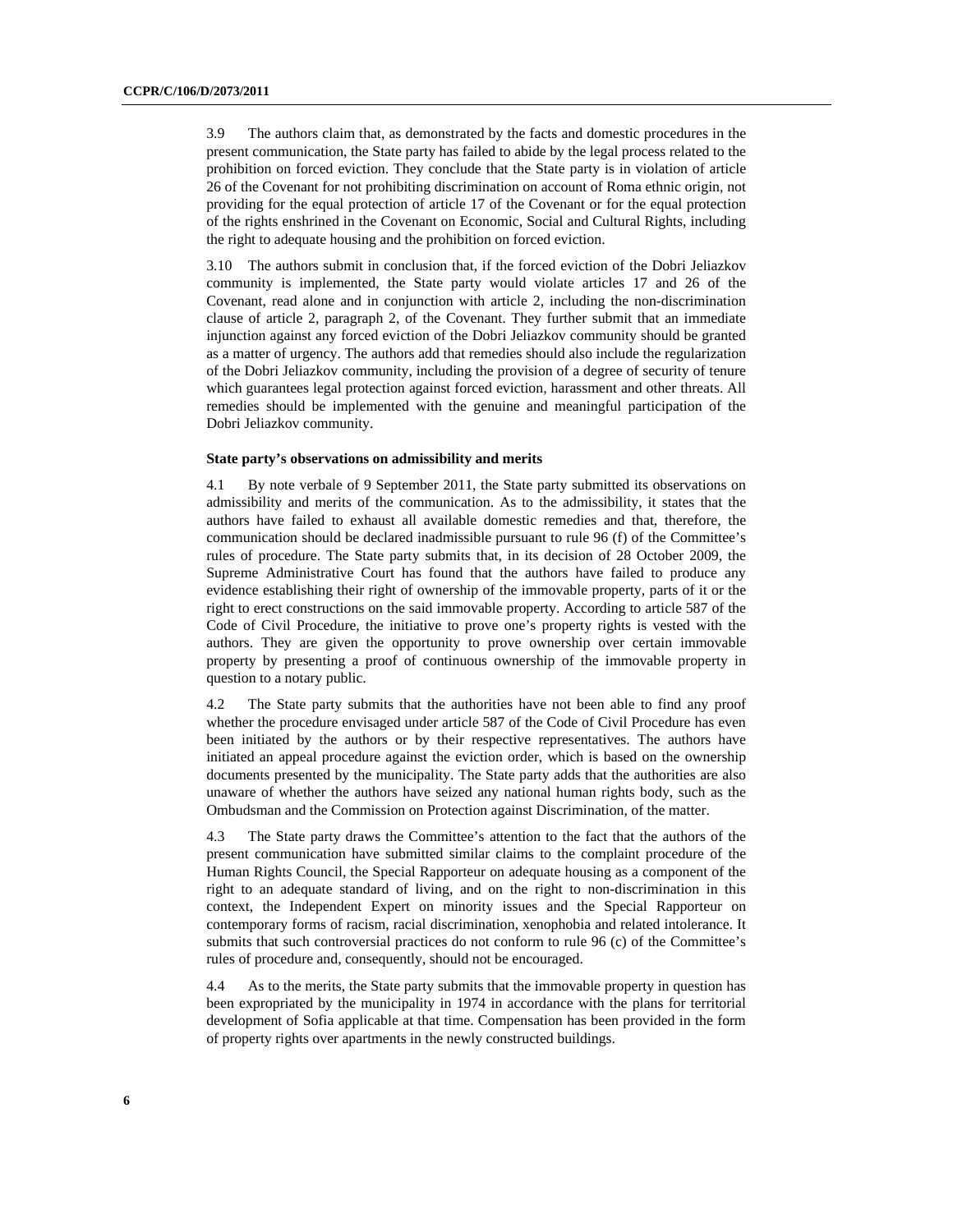4.5 The State party states that the appeal procedure against the eviction order of 24 July 2006 has been concluded and the Supreme Administrative Court has confirmed the illegality of the authors' actions on 28 October 2009. The municipal property is, however, still in their possession and no eviction has been carried out by the municipal authorities.

4.6 The State party submits that the principle of equality of all citizens before the law is set forth in article 6(2) of the Constitution and the basic law does not allow for any limitation of rights nor for any privileges whatsoever on the basis of race, nationality, ethnic identity, sex, origin, religion, education, convictions, political affiliations, personal or social status. In its Interpretative Judgment No. 14 of 1992, the Constitutional Court ruled that "equality of all citizens before the law" within the meaning given by article 6(2) of the Constitution signifies equality before all legal acts. The Protection against Discrimination Act adopted in 2003 also confers equal rights on all citizens, regardless of their ethnic identity, in respect of the possibility to have access to rental accommodation in social housing or construction or, respectively, to purchase a property. The State party adds that victims of the alleged discrimination have the choice whether to submit a complaint before the Commission for Protection against Discrimination or before the court. Pursuant to article 53 of the Protection against Discrimination Act, the procedure before the Commission is free of charge.

4.7 The State party states that the authorities' policy regarding the Roma community is based on the Framework Programme for Equal Integration of Roma in the Bulgarian society (Framework Programme), adopted by Council of Ministers Decision in 1999. Section IV "Territorial Structure of the Roma Neighbourhoods" of the Framework Programme stipulates that the separated Roma neighbourhoods, most of which are situated outside the respective city plans and do not have an adequate infrastructure, are one of the most serious socioeconomic problems of the community. This Framework Programme was updated in 2010 and its scope was expanded to include the issues of discrimination. The State party also refers in this context to the National Programme for the Improvement of the Housing Conditions of Roma in Bulgaria (2005–2015).

4.8 The State party also notes that a number of projects aimed at improving the situation of members of the ethnic groups, with a special focus on Roma, have been implemented and are being implemented in the context of the compliance with the criteria for membership of the European Union. These projects are financed under the Programme of Community aid to the countries of Central and Eastern Europe (Phare) of the European Union, by the Council of Europe Development Bank, under the national budget through the budget of the Ministry of Regional Development and Public Works and through the budgets of a number of municipalities. The State party adds that Roma integration activities, including projects implemented by non-governmental organizations and financed from national or external sources, are subject to constant monitoring.

4.9 The State party submits that the Commission on Roma Integration has been established within the National Council for Cooperation on Ethnic and Demographic Issues (Council for Cooperation), which is an advisory and coordinating body under the Council of Ministers. Furthermore, there exists the Public Council on Roma Issues and one of the most important points on its agenda is the resolution of the housing problems of the Roma community in Sofia. A project plan has been developed and submitted for approval by the Municipal Council within the framework of the Operative Programme "Regional Development (2007-2013)". According to the project, the Sofia Municipality would purchase plots for the construction of buildings with developed social and technical infrastructure. The new buildings are aimed at providing modern social housing to socially disadvantaged persons, including Roma, in Sofia.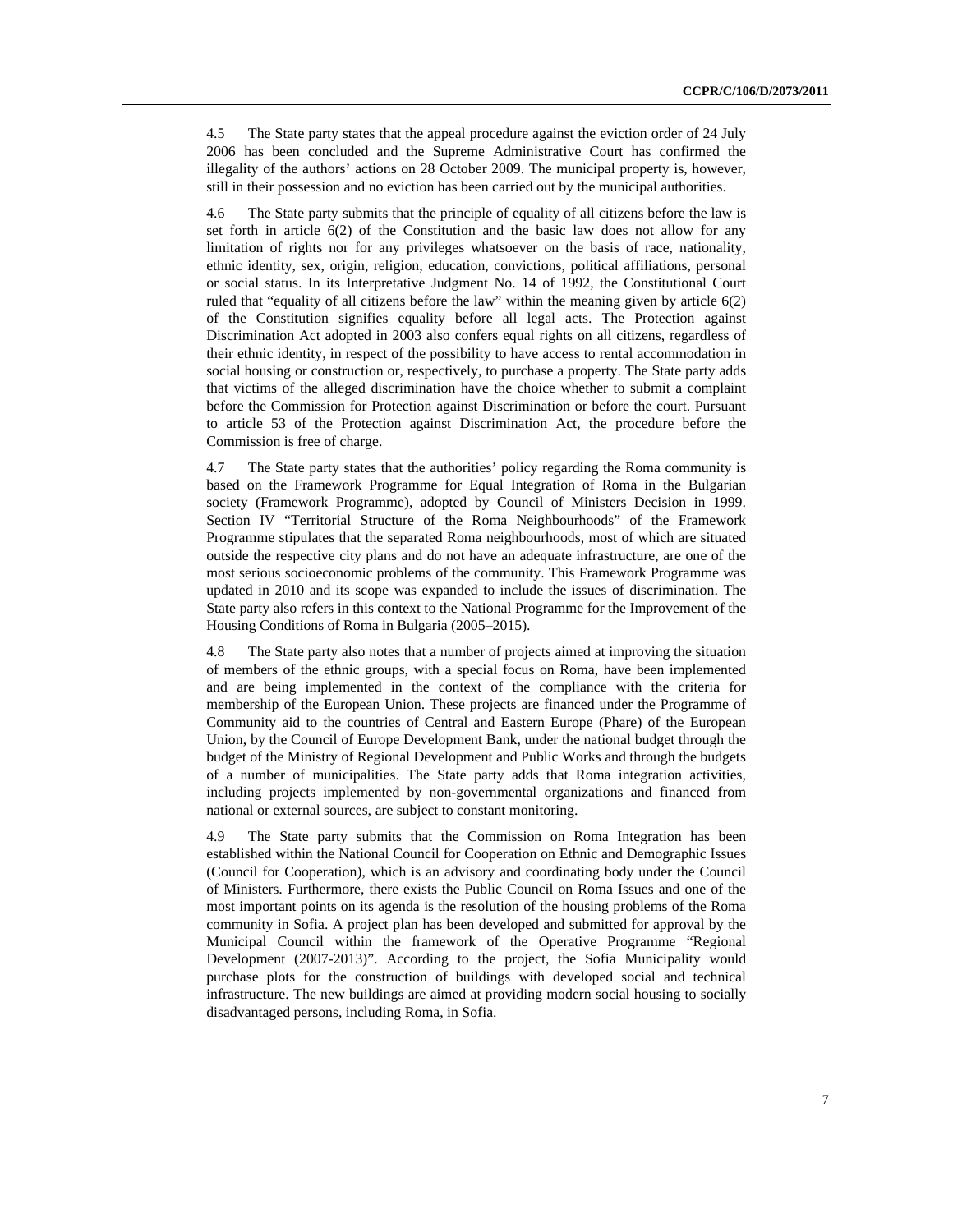#### **Authors' comments on the State party's observations**

5.1 On 24 October 2011, the authors commented on the State party's observations. They argue that the present communication should be declared admissible, since the international procedures invoked by the State party, namely the Special Rapporteur on adequate housing as a component of the right to an adequate standard of living, and on the right to nondiscrimination in this context, the Special Rapporteur on contemporary forms of racism, racial discrimination, xenophobia and related intolerance and the Independent Expert on minority issues do not fall within the scope of the "procedure of international investigation or settlement" referred to in article 5, paragraph 2 (a), of the Optional Protocol or in rule 96 (e) of the Committee's rules of procedure.11

5.2 As to the State party's reference to the complaint procedure of the Human Rights Council, the authors submit that neither the Global Initiative for Economic, Social and Cultural Rights nor the Equal Opportunities Association has had recourse to this procedure in the present communication. In any event, the complaint procedure of the Human Rights Council also does not fall within the scope of the "procedures of international investigation or settlement" referred to in article 5, paragraph 2 (a), of the Optional Protocol or in rule 96 (e) of the Committee's rules of procedure.

5.3 As to the exhaustion of domestic remedies, the authors note that the State party acknowledges in its observations that "the appeal procedure [against the eviction order of 24 July 2006] has been concluded and the Supreme Administrative Court has confirmed the illegality of the authors' actions". They submit, therefore, that there are no further domestic remedies to exhaust. The authors argue that the State party's acknowledgement of the Supreme Administrative Court's decision also demonstrates that domestic law fails to provide a remedy for those facing forced eviction from so-called informal settlements.

5.4 As to the Ombudsman and the Commission on Protection against Discrimination, the authors submit that the former was used by them but was unable to halt the threat of forced eviction which was to be implemented in July 2011. In this regard, they recall that the eviction order has not been implemented to date due to the interim measures of protection requested by the Committee on 8 July 2011. The authors further submit that they could not have resorted to the Commission on the Protection against Discrimination, since the subject matter of the present communication has already been litigated before the State party's courts.<sup>12</sup> With reference to the Committee's jurisprudence,<sup>13</sup> the authors argue that the requirement to exhaust all available domestic remedies applies insofar as such remedies appear to be effective in the particular communication. Therefore, the authors submit that there is no domestic law or remedy available to them that could prevent the forced eviction.

<sup>11</sup> Reference is made to communication No. 540/1993, *Celis Laureano* v. *Peru*, Views adopted on 25 March 1996, para. 7.1; and Office of the United Nations High Commissioner for Human Rights, *Working with the United Nations Human Rights Programme: A Handbook for Civil Society* (New

York and Geneva, 2008), pp. 157–158.<br><sup>12</sup> According to article 6, paragraph 2, point 2 of the rules of procedure of the Commission on the Protection against Discrimination, "[a] person who addresses an application before the Commission is required to attach a declaration that there is no other case between the same parties, initiated before the court". 13 See, for example, communications No. 1403/2005, *Gilberg* v. *Germany*, decision of inadmissibility

adopted on 25 July 2006, para. 6.5; No. 1003/2001, *P.L.* v. *Germany*, decision of inadmissibility adopted on 22 October 2003, para. 6.5; communication No. 1188/2003, *Riedl-Riedenstein et al.* v. *Germany*, decision of inadmissibility adopted 2 November 2004, para. 7.2. Reference is also made to James Crawford, "International Law Commission's Articles on State Responsibility: Introduction, Text and Commentaries" (Cambridge University Press, 2002), p. 265.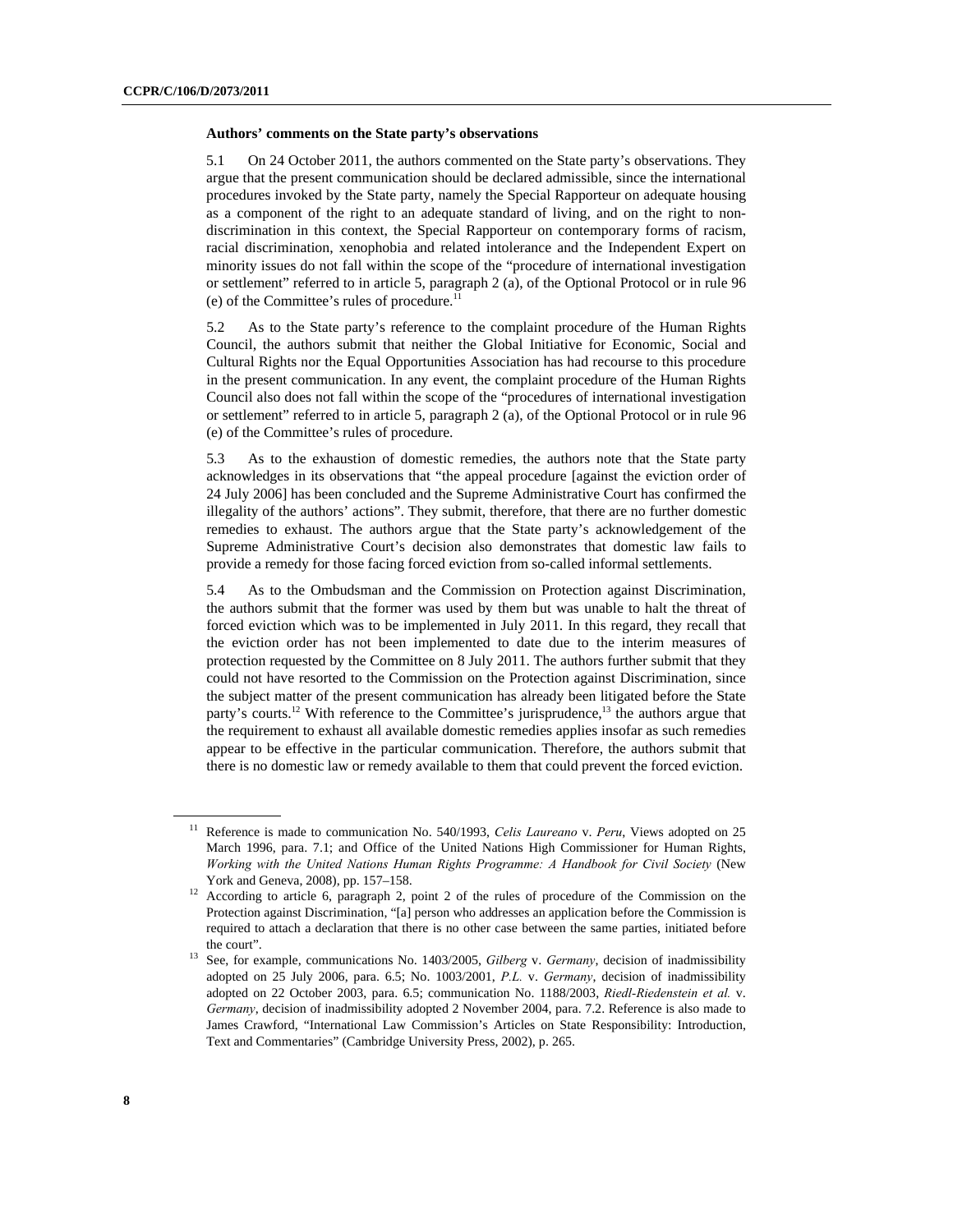5.5 On the merits, the authors submit that the compensation project for the immovable property in question (see paragraph 4.4 above) was never fully implemented and none of them was compensated, contrary to what is suggested by the State party. Indeed, they still reside in the Dobri Jeliazkov community which has existed in that location for over seventy years. As to the laws, policies and programmes aimed at the improvement of the housing conditions for Roma that are referred to by the State party in its observations, the authors state that the Dobri Jeliazkov community has not benefited from any of those.

5.6 With reference to the jurisprudence of the European Committee of Social Rights,<sup>14</sup> the authors add that, in the event that the Dobri Jeliazkov community is considered informal or "illegal", that alone still does not justify forced eviction. The authors conclude that, if implemented, the forced eviction of the Dobri Jeliazkov community would be a violation by the State party of articles 17 and 26 of the Covenant, read alone and in conjunction with article 2, including the non-discrimination clause of article 2. They submit that the remedies should include the regularization of Dobri Jeliazkov community, including the provision of a degree of security of tenure which guarantees legal protection against forced eviction, harassment and other threats. If the Dobri Jeliazkov community prefers the provision of alternative housing, its inhabitants must be allowed to freely, actively and meaningfully participate in all decisions related to such provision of alternative housing.

#### **State party's further observations on admissibility and merits**

6.1 By note verbale of 5 January 2012, the State party submitted its further observations. It argues that the authors' claim on property rights over the plot of land where the structures of the so-called "Dobri Jeliazkov community" are situated remains unsubstantiated. In 1974, the plot of land in question was expropriated by the municipality for construction of two apartment buildings and compensation was provided. The State party adds that this fact was established beyond any doubt by the Supreme Administrative Court in its decision of 28 October 2009. Any additional property claims should be pursued through established domestic procedures, pursuant to article 587 of the Code of Civil Procedure.

6.2 With reference to article 12 of the Sofia Municipality Planning and Development Act,<sup>15</sup> containing an exhaustive list of all construction that may be permitted in the so-called green zone, the State party submits that the legalization of the Dobry Jeliazkov community, which is situated in such a zone between two apartment buildings, will deprive the neighbouring communities of their allotted rights.

6.3 The State party adds that, during the latest inquiry held by the Public Council on Roma Issues in July 2011, the inhabitants of the Dobry Jeliazkov community confirmed once again their preference to be provided with alternative accommodation within the city limits. Such a solution is being sought within the framework of the Operative Programme "Regional development (2007–2013)" (see paragraph 4.9 above). Due to the determination of the municipal authorities to find a durable solution of the issue, while respecting the human rights of the inhabitants, no eviction has been carried out with regard to the Dobry Jeliazkov community.

<sup>14</sup> Reference is made to the European Committee of Social Rights, *European Roma Rights Center* v. *Bulgaria*, complaint No. 31/2005, decision on the merits of 18 October 2006, para. 53 and conclusion; and *INTERIGHTS* v. *Greece*, complaint No. 49/2008, decision on the merits of 11 December 2009,

para. 60 and conclusion. 15 Article 12 of Sofia Municipality Planning and Development Act reads as follows: "After public discussion construction shall be permitted in the development zones and independent terrains of the green system designated for: (1) networks and facilities of the technical infrastructure; (2) maintenance of the green system; (3) sport and entertainment activities and children playgrounds; and (4) servicing of the visitors."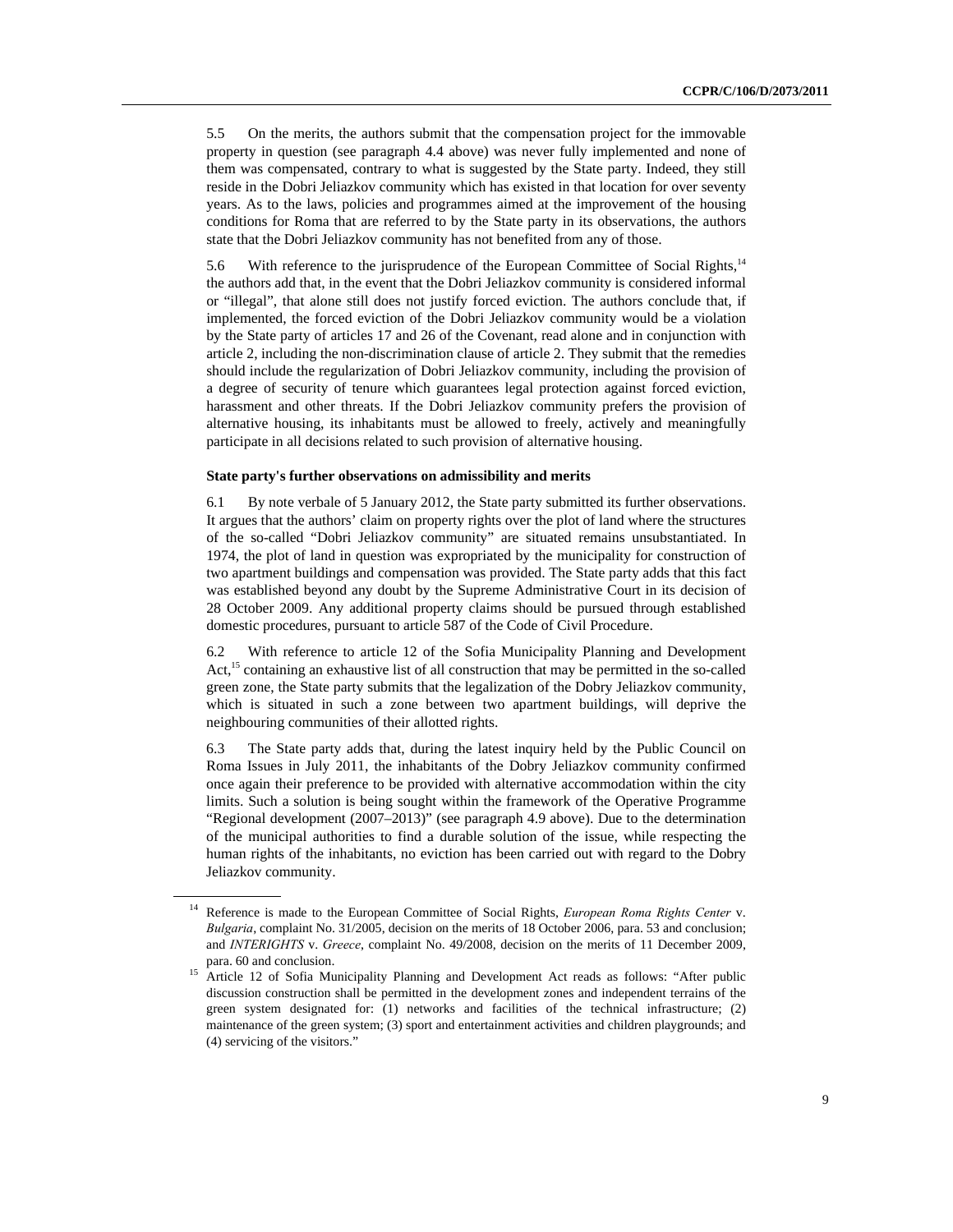6.4 The State party notes that the decision of European Committee of Social Rights in the *European Roma Rights Centre v. Bulgaria* (see, paragraph 5.6 above) was subject to control by the Committee of Ministers of the Council of Europe, which has specifically acknowledged<sup>16</sup> measures undertaken by the State party both at local and national level to improve the situation of Roma with regard to housing.

#### **Authors' comments on the State party's further observations**

7. On 11 March 2012, in response to the State party's further observations, the authors reaffirm that they have never received any compensation upon their housing and land being expropriated by the State party's authorities. They add that the green zone was established long after the Dobri Jeliazkov community was in existence. Furthermore, the right to development and the human rights-based approach to development require that the needs of the inhabitants of the Dobri Jeliazkov community be prioritized in any urban development scheme rather than having urban development schemes result in further impoverishment. The authors also submit that there has not been any meaningful dialogue with the Dobri Jeliazkov community concerning the provision of alternative accommodation and relocation. As to the State party's assertion that the threatened forced eviction of the Dobri Jeliazkov community has not been carried out "due to the determination of the municipal authorities to find a durable solution of the issue", the authors assert that it was rather due to the interim measures requested by the Committee.

#### **State party's additional observations on the merits**

8. On 25 April 2012, the State party submitted its additional observations, stating that the compensation for the nationalized plot of land in question was paid on 25 December 1975. It argues that the municipal authorities are engaged in a dialogue with the representatives of the Dobri Jeliazkov community, which may be seen from records of the Roma Municipal Council's workings in the Vuzrajdane subdistrict. The State party adds that the district administration strictly complies with all relevant recommendations with regard to the present communication, including the Ombudsman's recommendation not to undertake any action on the removal of unlawful inhabitants until all necessary conditions for alternative housing have been met.

#### **Additional submissions concerning interim measures**

9. On 8 May 2012, the authors submit that, in an attempt to force them to leave, the Municipality of Sofia had the water company, Sofiyska Voda, cut off the water supply to the Dobri Jeliazkov community on 29 April 2012. They argue that by depriving them of access to running water, the State party violates the Committee's request for interim measures of protection. Furthermore, as a means of forcible eviction, the cutting off of water violates a prohibition on unlawful or arbitrary interference with the home, which is stipulated in article 17 of the Covenant. Additionally, the cutting off of water rises to a threat of violating the right to life enshrined in article  $6$  of the Covenant<sup>17</sup> and the prohibition on cruel, inhuman or degrading treatment or punishment enshrined in article 7 of the Covenant. The authors ask the Committee to urgently intervene with the State party and to request it to abide by its obligations to ensure the rights guaranteed under the Covenant, including by directing the Municipality of Sofia and the water company,

<sup>&</sup>lt;sup>16</sup> Resolution CM/ResChS(2007)2 on Collective Complaint No. 31/2005 by the European Roma Rights

Centre against Bulgaria. 17 Reference is made to the Human Rights Committee, concluding observations on the third periodic report of Israel, para. 18.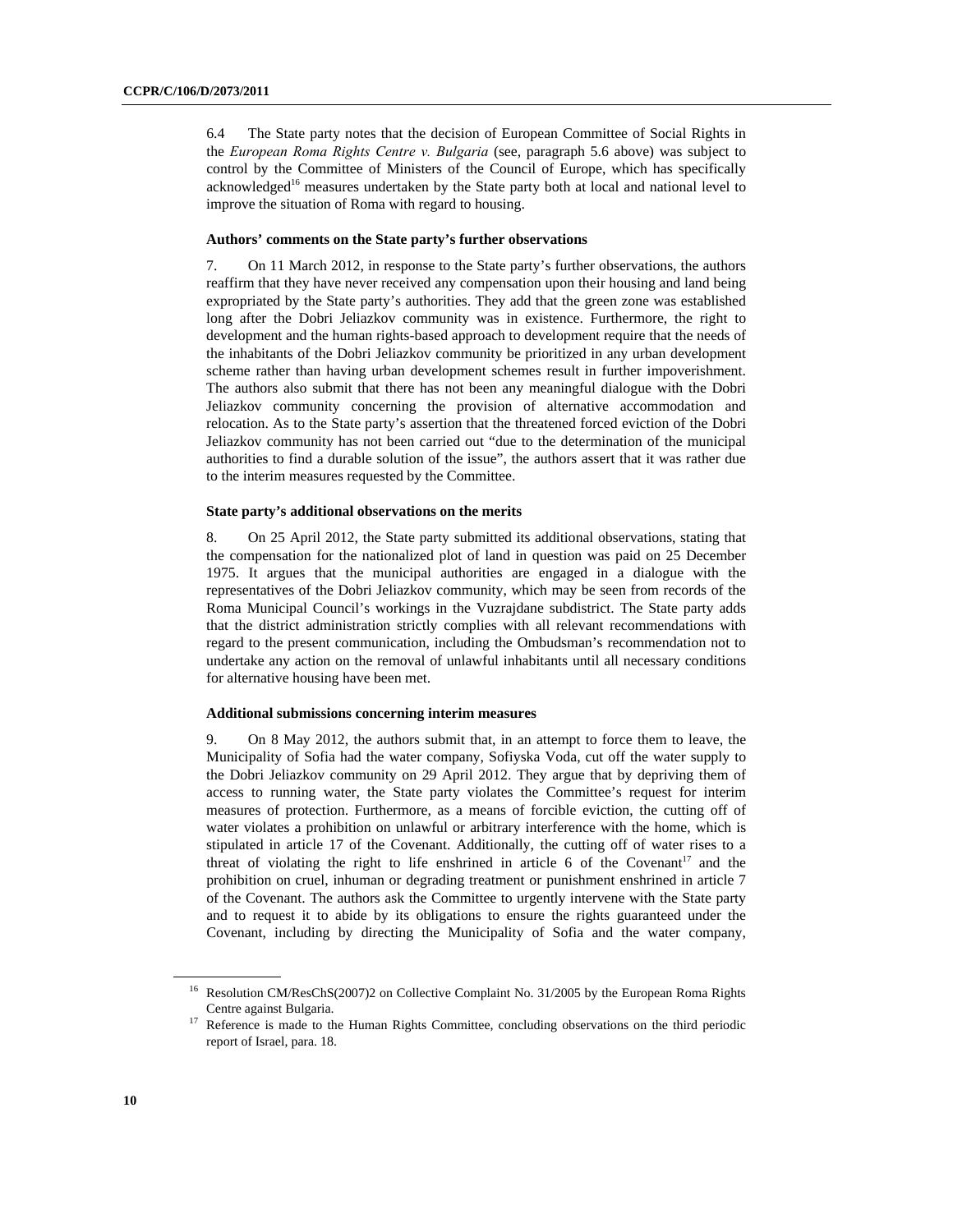Sofiyska Voda, to immediately re-establish access to water for the Dobri Jeliazkov community.

10. On 9 May 2012, the Human Rights Committee, acting through its Special Rapporteur on new communications and interim measures, reiterated its request for interim measures of protection. The State party was informed that, while the authors have not been forcibly evicted, cutting off the water supply to the Dobri Jeliazkov community could be considered as indirect means of achieving eviction. The State party was consequently requested to re-establish water supply to the Dobri Jeliazkov community.

11. On 21 May 2012, the State party submitted its further observations and stated that during a regular examination of the water installations, the owner, stock company Sofiyska Voda, discovered the existence of two continuously running taps without stopcocks and water meters, which had been illegally added to the existing water network. These two water taps were consequently removed. It argues, therefore, that the actions in question are irrelevant to the present communication and were certainly not aimed at forcibly evicting the authors from their homes.

12.1 On 30 May 2012, the authors submit that the Equal Opportunities Association, representing the Dobri Jeliazkov community, met with the Sofiyska Voda water company on 19 May 2012 in order to negotiate re-establishment of access to water. The individual homes lack access to water infrastructure and the Dobri Jeliazkov community has shared this limited water source for over fifty years. The Equal Opportunities Association and Sofiyska Voda water company initially agreed that the Dobri Jeliazkov community requires access to water and began discussing details on how to re-establish connection including having the Equal Opportunities Association guarantee the payment. This meeting was later attended by the mayor of the Sofia Metropolitan Municipality, Vuzrajdane subdistrict, as these local authorities claim to own the plot of land on which the Dobri Jeliazkov community has resided for over seventy years and therefore have to agree to any reestablishment of access to water. Upon the arrival of the mayor, it became apparent that the municipality was reluctant to allow access to water to be re-established.

12.2 The authors further submit that, eventually, the Equal Opportunities Association was asked to leave the room so that the mayor and her staff could meet privately with staff of the Sofiyska Voda water company. It is unknown what transpired at this meeting, but it was promised that the Equal Opportunities Association would be informed of any decision. Subsequent to this meeting, a deputy mayor met with the Dobri Jeliazkov community and informed them that the authorities refused to agree with re-establishment of water access for the community. At the time when the authors' further information of 30 May 2012 was submitted, water access had yet to be re-established.

12.3 In the same submission, the authors also draw the Committee's attention to a recent judgment of the European Court of Human Rights<sup>18</sup> in which the European Court unanimously ruled that a threatened forced eviction of a long-standing Roma community, notwithstanding its informal tenure status, would violate article 8 of the European Convention for the Protection of Human Rights and Fundamental Freedoms and that the Bulgarian authorities must consider alternatives to eviction including regularizing tenure status and upgrading existing housing in consultation with the community. They add that article 8 of the European Convention guarantees respect for the home, which is similar to the rights protected under article 17 of the Covenant.

<sup>18</sup> European Court of Human Rights, *Yordanova and Others* v. *Bulgaria* (application no. 25446/06), Judgment of the European Court of Human Rights, 24 April 2012.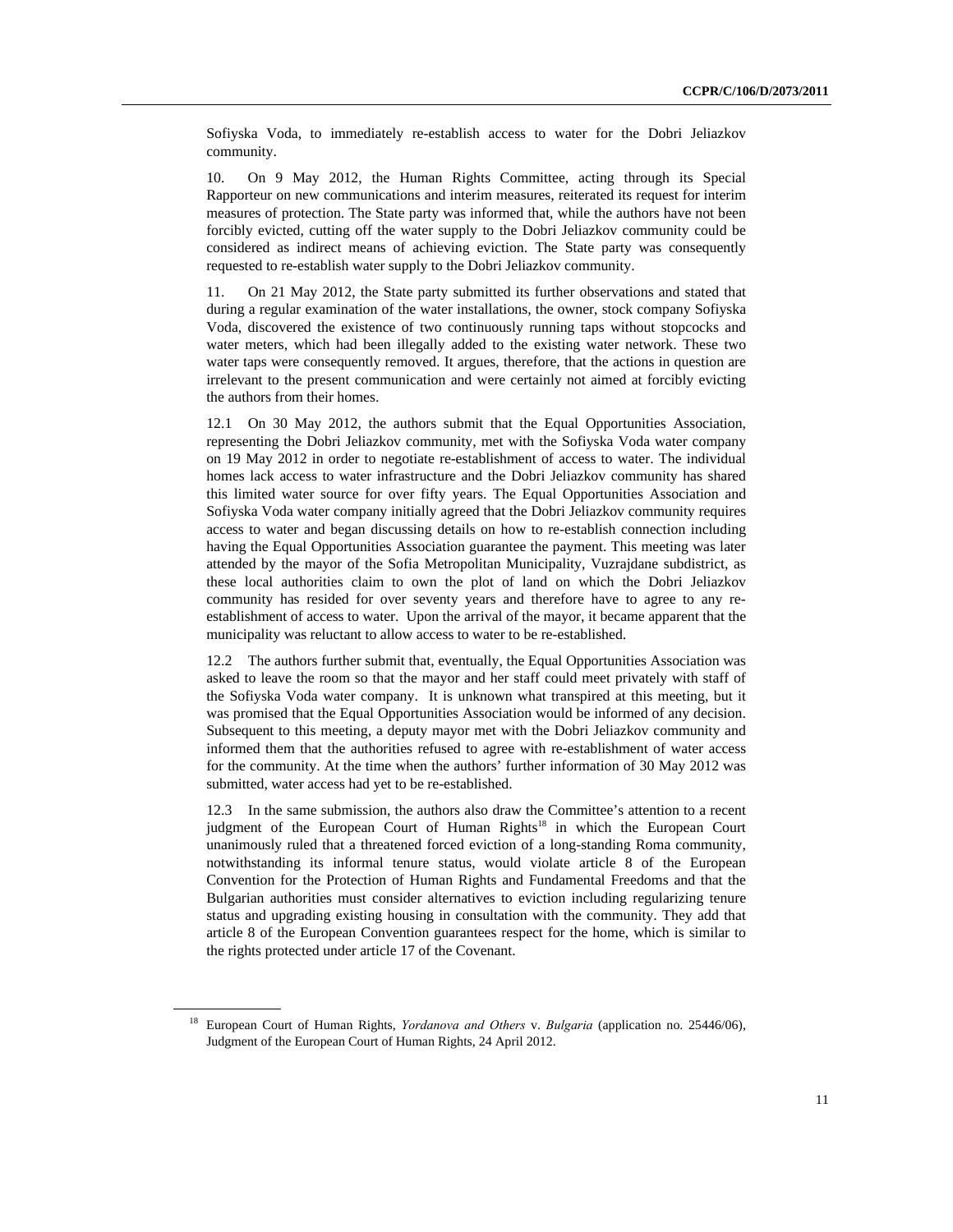#### **Issues and proceedings before the Committee**

#### *Consideration of admissibility*

13.1 Before considering any claim contained in a communication, the Human Rights Committee must, in accordance with rule 93 of its rules of procedure, decide whether or not the case is admissible under the Optional Protocol to the Covenant.

13.2 With regard to the requirement laid down in article 5, paragraph 2 (a), of the Optional Protocol, the Committee takes note of the State party's argument that the authors of the present communication have submitted similar claims to the complaint procedure of the Human Rights Council, the Special Rapporteur on adequate housing as a component of the right to an adequate standard of living, and on the right to non-discrimination in this context, the Independent Expert on minority issues and the Special Rapporteur on contemporary forms of racism, racial discrimination, xenophobia and related intolerance. The Committee further notes the authors' explanation that neither the Global Initiative for Economic, Social and Cultural Rights nor the Equal Opportunities Association has had recourse to the complaint procedure of the Human Rights Council. The authors also argued that, in any event, none of the procedures invoked by the State party falls within the scope of the "procedure of international investigation or settlement" referred to in article 5, paragraph 2 (a), of the Optional Protocol.

13.3 In this regard, the Committee recalls that extra-conventional procedures or mechanisms established by the Commission on Human Rights and assumed by the Human Rights Council, and whose mandates are to examine and publicly report on human rights situations in specific countries or territories or on major phenomena of human rights violations worldwide, do not constitute a procedure of international investigation or settlement within the meaning of article 5, paragraph 2 (a), of the Optional Protocol.<sup>19</sup> The Committee recalls that the study of human rights problems of a more global character, although it might refer to or draw on information concerning individuals, cannot be seen as being the same matter as the examination of individual cases within the meaning of article 5, paragraph 2 (a), of the Protocol.<sup>20</sup> Accordingly, the Committee considers that it is not precluded, for purposes of admissibility, by article 5, paragraph 2 (a) of the Optional Protocol, from examining the communication.

13.4 The Committee notes the State party's objection to the admissibility of the present communication due to the authors' failure to exhaust domestic remedies. It notes the State party's explanation, according to which they had an opportunity to prove their property rights on the plot of land where the Dobri Jeliazkov community is situated pursuant to article 587 of the Code of Civil Procedure and that the authors did not seize the Ombudsman and the Commission on Protection against Discrimination of the matter. The Committee also notes the authors' argument that, although they had made recourse to the Ombudsman, this institution was unable to halt the threat of eviction which was to be implemented in July 2011. The authors further argued that they could not have resorted to the Commission on the Protection against Discrimination, since the subject matter of the present communication had already been litigated before the State party's courts and that, in any event, there was no domestic law or remedy available to them that could have prevented the eviction of the Dobri Jeliazkov community. The Committee further notes that

<sup>19</sup> See communications No. 540/1993, *Celis Laureano* v. *Peru*, para. 7.1; and No. 1776/2008, *Ali Bashasha and Hussein Bashasha* v. *Libyan Arab Jamahiriya,* Views adopted on 20 October 2010, para. 6.2. 20 See communication No. 1495/2006, *Madoui* v. *Algeria*, Views adopted on 28 October 2008, para. 6.2.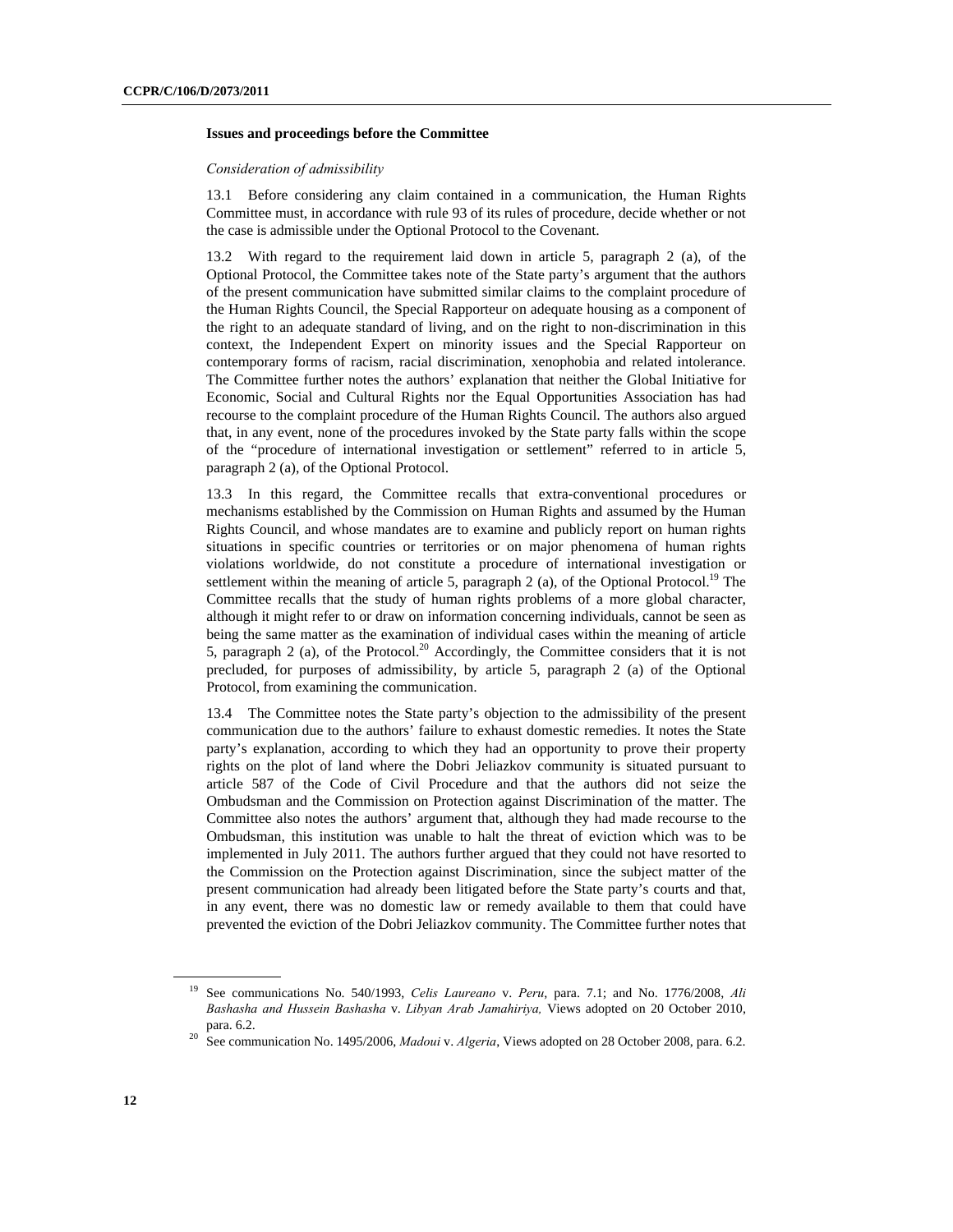the authors have unsuccessfully challenged before the Sofia City Court and the Supreme Administrative Court the eviction order of 24 July 2006.

13.5 While having noted article 587 of the Code of Civil Procedure, according to which an individual may prove ownership over certain immovable property by presenting a proof of continuous ownership of the immovable property in question to a notary public, the Committee nevertheless considers that the State party has not provided any detailed information on the availability and effectiveness of the remedy under its Code of Civil Procedure in the particular circumstances of the authors' case, that is, in the absence of a claim to legal title on their part. The Committee further observes that the eviction of the Dobri Jeliazkov community was to be implemented in July 2011 and that there were no further domestic remedies available to the authors that could have prevented the eviction from taking place. In addition, in the light of the State party's own acknowledgement that victims of the alleged discrimination have the choice whether to submit a complaint before the Commission for Protection against Discrimination or before the court (see paragraph 4.6 above), the Committee accepts the authors' explanation that they could not have made recourse to the Commission in question, since the subject matter of the present communication has already been litigated before the State party's courts. Furthermore, as regards the possibility of complaining to the Ombudsman, the Committee recalls that any finding of this body would only have hortatory rather than binding effect on the authorities. It concludes that such a complaint cannot be considered an effective remedy, $21$  which the author was required to exhaust, for purposes of article 5, paragraph 2 (b), of the Optional Protocol. Under the circumstances, the Committee is satisfied that the authors, by having challenged before the Sofia City Court and the Supreme Administrative Court the eviction order of 24 July 2006, have exhausted domestic remedies, in accordance with article 5, paragraph 2 (b), of the Optional Protocol.

13.6 In relation to the alleged violation of article 26, read alone and in conjunction with article 2, as well as of article 2, read in conjunction with article 17, of the Covenant, in that the State party has failed to respect the equal protection and non-discrimination principles by denying the remedies and protection against forced eviction and demolition of housing to the authors, on the ground of their Roma ethnic origin, the Committee considers that these claims have been insufficiently substantiated, for purposes of admissibility. It further remains unclear whether these allegations were raised at any time before the State party's authorities and courts. In these circumstances, the Committee considers that this part of the communication is inadmissible under article 2 of the Optional Protocol.

13.7 The Committee notes that the authors' references to articles 6 and 7 of the Covenant (see paragraph 9 above) concern arguments relating to the interim measures requested by the Committee, and were not raised as separate claims under the Covenant.

13.8 The Committee considers that the authors' remaining claims under article 17 of the Covenant are sufficiently substantiated, for purposes of admissibility, and proceeds to their examination on the merits.

#### *Consideration of the merits*

 $\overline{a}$ 

14.1 The Human Rights Committee has considered the communication in the light of all the information made available to it by the parties, as provided under article 5, paragraph 1, of the Optional Protocol.

<sup>21</sup> See, communications No. 900/1999, *C.* v. *Australia*, Views adopted on 28 October 2002, para. 7.3, and No. 1184/2003, *Brough* v. *Australia*, Views adopted on 17 March 2006, para. 8.7.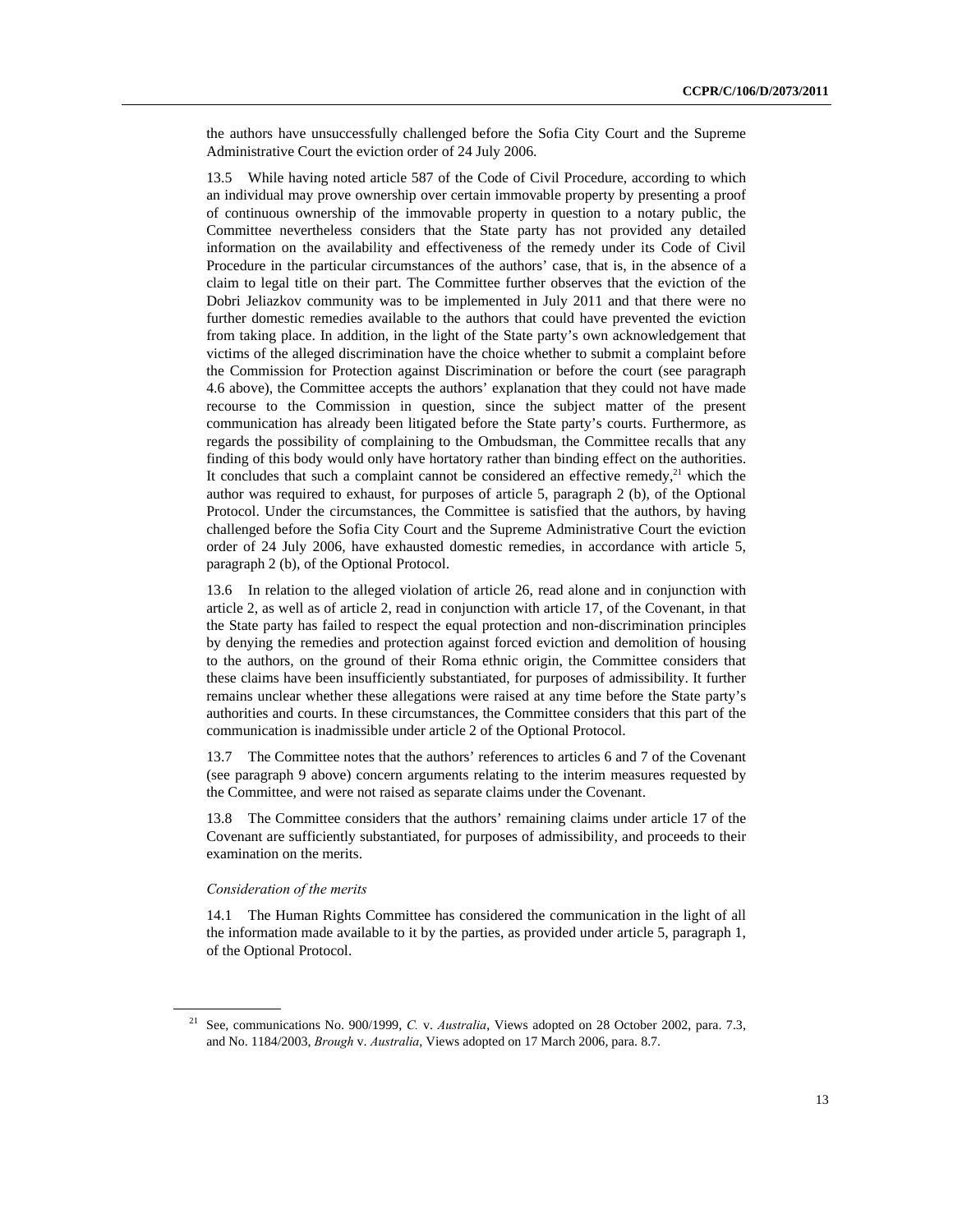14.2 The authors claim that the enforcement of the eviction order of 24 July 2006 and their subsequent removal from the Dobri Jeliazkov community would amount to subjecting them to arbitrary and unlawful interference with their homes and would, therefore, violate their respective rights under article 17 of the Covenant. In this regard, the Committee recalls that the term "home" as used in article 17 of the Covenant, is to be understood to indicate the place where a person resides or carries out his usual occupation.<sup>22</sup> In the present communication, it is undisputed that the Dobri Jeliazkov community where the authors' houses are situated and where they have continuously resided existed with the acquiescence of the State party's authorities for over seventy years and that the authors have police registration of their address. In these circumstances, the Committee is satisfied that the authors' houses in the Dobri Jeliazkov community are their "homes" within the meaning of article 17 of the Covenant, irrespective of the fact that the authors are not the lawful owners of the plot of land on which these houses had been constructed.

14.3 The Committee must then determine whether the authors' eviction and the demolition of their houses would constitute a violation of article 17 of the Covenant if the eviction order of 24 July 2006 were to be enforced. There is no doubt that the eviction order, if enforced, would result in the authors' losing their homes and that, therefore, there would be an interference with their homes. The Committee recalls that, under article 17 of the Covenant, it is necessary for any interference with the home not only to be lawful, but also not to be arbitrary. The Committee considers, in accordance with its general comment No. 16 (1988) on the right to respect of privacy, family, home and correspondence, and protection of honour and reputation, that the concept of arbitrariness in article 17 of the Covenant is intended to guarantee that even interference provided for by law should be in accordance with the provisions, aims and objectives of the Covenant and should be, in any event, reasonable in the particular circumstances.<sup>23</sup>

14.4 The Committee notes the State party's argument that the fact that the authors had not produced any evidence establishing their property rights over the plot of land where the structures of the Dobri Jeliazkov community are situated, was sufficient to establish that the eviction order of 24 July 2006 was lawful. Even assuming that the authors' eviction and the demolition of their houses were permitted under the State party's law, namely, article 65 of the Municipal Property Act and article 178, paragraph 5, of the Territory Law, the Committee notes, however, that the issue remains whether such interference would be arbitrary.

14.5 The Committee notes the authors' claims that the Dobri Jeliazkov community existed with the acquiescence of the State party's authorities for over seventy years, that the "green zone" was established retroactively (see paragraphs 6.2 and 7 above) and that, according to the mayor of the Sofia Municipality, Vuzrajdane subdistrict, they could not be provided with social housing, since they lived in unlawful buildings constructed on municipal land (see paragraph 2.4 above). The Committee further notes that, although the State party's authorities are in principle entitled to remove the authors, who occupy municipal land unlawfully, their lack of property rights over the plot of municipal land in question was the only stated justification for the issuance of the eviction order against the Dobri Jeliazkov community and that the State party has not identified any urgent reason for

<sup>&</sup>lt;sup>22</sup> See general comment No. 16 (1988) on the right to respect of privacy, family, home and correspondence, and protection of honour and reputation, *Official Records of the General Assembly,* 

*Forty-third Session, Supplement No. 40*, A/43/40, annex, para. 5. 23 Ibid., para. 4. See also communications No. 1510/2006, *Vojnović* v. *Croatia*, Views adopted on 30 March 2009, para. 8.5, and No. 687/1996, *Rojas García* v. *Colombia*, Views adopted on 3 April 2001, para. 10.3.